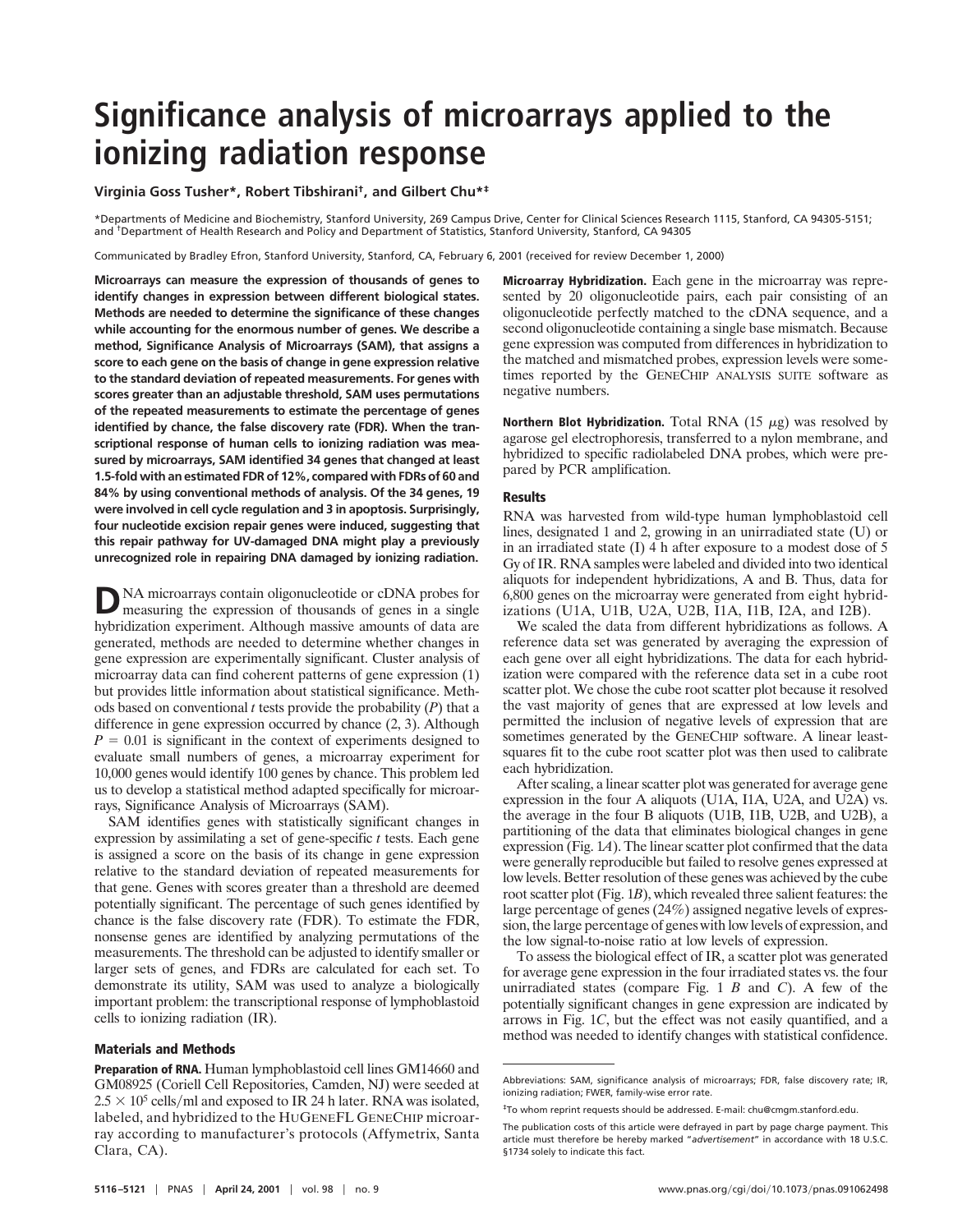

**Fig.1.** Gene expression measured by microarrays. (*A*) Linear scatter plot of gene expression. Each gene (*i*) in the microarray is represented by a point with coordinates consisting of average gene expression measured from the four A hybridizations (avg x<sub>A</sub>) and the average gene expression in the four B hybridizations (avg x<sub>B</sub>). (*B*) Cube root scatter plot of gene expression. The average gene expression from the A and B hybridizations have been plotted on a cube root scale to resolve genes expressed at low levels. (C) Cube root scatter plot of average gene expression from the four hybridizations with uninduced cells (avg x<sub>U</sub>) and induced cells 4 h after exposure to 5Gy of IR (avg *x*I). Some of the genes that responded to IR are indicated by arrows.

Our approach was based on analysis of random fluctuations in the data. In general, the signal-to-noise ratio decreased with decreasing gene expression (Fig. 1). However, even for a given level of expression, we found that fluctuations were gene specific. To account for gene-specific fluctuations, we defined a statistic based on the ratio of change in gene expression to standard deviation in the data for that gene. The "relative difference"  $d(i)$  in gene expression is:

$$
d(i) = \frac{\bar{x}_I(i) - \bar{x}_U(i)}{s(i) + s_0}
$$
 [1]

where  $\bar{x}_I(i)$  and  $\bar{x}_U(i)$  are defined as the average levels of expression for gene  $(i)$  in states I and U, respectively. The "gene-specific scatter"  $s(i)$  is the standard deviation of repeated expression measurements:

$$
s(i) = \sqrt{a \left\{ \sum_{m} [x_m(i) - \bar{x}_I(i)]^2 + \sum_{n} [x_n(i) - \bar{x}_U(i)]^2 \right\}}
$$
 [2]

where  $\Sigma_m$  and  $\Sigma_n$  are summations of the expression measurements in states I and U, respectively,  $a = (1/n_1 + 1/n_2)/$  $(n_1 + n_2 - 2)$ , and  $n_1$  and  $n_2$  are the numbers of measurements in states I and U (four in this experiment).

To compare values of  $d(i)$  across all genes, the distribution of  $d(i)$ should be independent of the level of gene expression. At low expression levels, variance in  $d(i)$  can be high because of small values of  $s(i)$ . To ensure that the variance of  $d(i)$  is independent of gene expression, we added a small positive constant  $s_0$  to the denominator of Eq. 1. The coefficient of variation of  $d(i)$  was computed as a function of  $s(i)$  in moving windows across the data. The value for  $s_0$  was chosen to minimize the coefficient of variation. For the data in this paper, this computation yielded  $s_0 = 3.3$ .

Scatter plots of  $d(i)$  vs.  $s(i)$  are shown in Fig. 2. The scatter plot for relative difference between states I and U is shown in Fig. 2*A*. By contrast, the scatter plot for relative difference between cell lines 1 and 2 shows more marked changes in Fig. 2*B*. These relative differences exceeded random fluctuations in the data, as measured by the relative difference between hybridizations A and B in Fig. 2*C*.

Although the relative difference computed from hybridizations A and B provided a control for random fluctuations, additional controls were needed to assign statistical significance to the biological effect of IR. Instead of performing more experiments, which

are expensive and labor intensive, we generated a large number of controls by computing relative differences from permutations of the hybridizations for the four irradiated and four unirradiated states. To minimize potentially confounding effects from differences between the two cell lines, we analyzed the data by using the 36 permutations that were balanced for cell lines 1 and 2. Permutations were defined as balanced when each group of four experiments contained two experiments from cell line 1 and two experiments from cell line 2. Fig. 2 *C* and *D* are examples of balanced permutations.

To find significant changes in gene expression, genes were ranked by magnitude of their  $d(i)$  values, so that  $d(1)$  was the largest relative difference,  $d(2)$  was the second largest relative difference, and  $d(i)$ was the *i*th largest relative difference. For each of the 36 balanced permutations, relative differences  $d_p(i)$  were also calculated, and the genes were again ranked such that  $d_p(i)$  was the *i*th largest relative difference for permutation *p*. The expected relative difference,  $d_E(i)$ , was defined as the average over the 36 balanced permutations,  $d_E(i) = \sum_p d_p(i)/36$ .

To identify potentially significant changes in expression, we used a scatter plot of the observed relative difference  $d(i)$  vs. the expected relative difference  $d_E(i)$  (Fig. 3A). For the vast majority of genes,  $d(i) \cong d_E(i)$ , but some genes are represented by points displaced from the  $d(i) = d_E(i)$  line by a distance greater than a threshold  $\Delta$ . For example, the threshold  $\Delta = 1.2$  illustrated by the broken lines in Fig. 3*A* yielded 46 genes that were ''called significant.'' These 46 genes are shown in the context of the scatter plot for  $d(i)$  vs.  $s(i)$  (Fig. 3*B*) and in the scatter plot for the cube root of gene expression  $\bar{x}_I(i)$  vs.  $\bar{x}_U(i)$  (Fig. 3*C*). Genes identified by  $d(i)$  do not necessarily have the largest changes in gene expression.

To determine the number of falsely significant genes generated by SAM, horizontal cutoffs were defined as the smallest  $d(i)$  among the genes called significantly induced and the least negative  $d(i)$ among the genes called significantly repressed. The number of falsely significant genes corresponding to each permutation was computed by counting the number of genes that exceeded the horizontal cutoffs for induced and repressed genes. The estimated number of falsely significant genes was the average of the number of genes called significant from all 36 permutations. For  $\Delta = 1.2$ , the permuted data sets generated an average of 8.4 falsely significant genes, compared with 46 genes called significant, yielding an estimated FDR of 18% (Table 1). As  $\Delta$  decreased, the number of genes called significant by SAM increased but at the cost of an **GENETICS**

**GENETICS**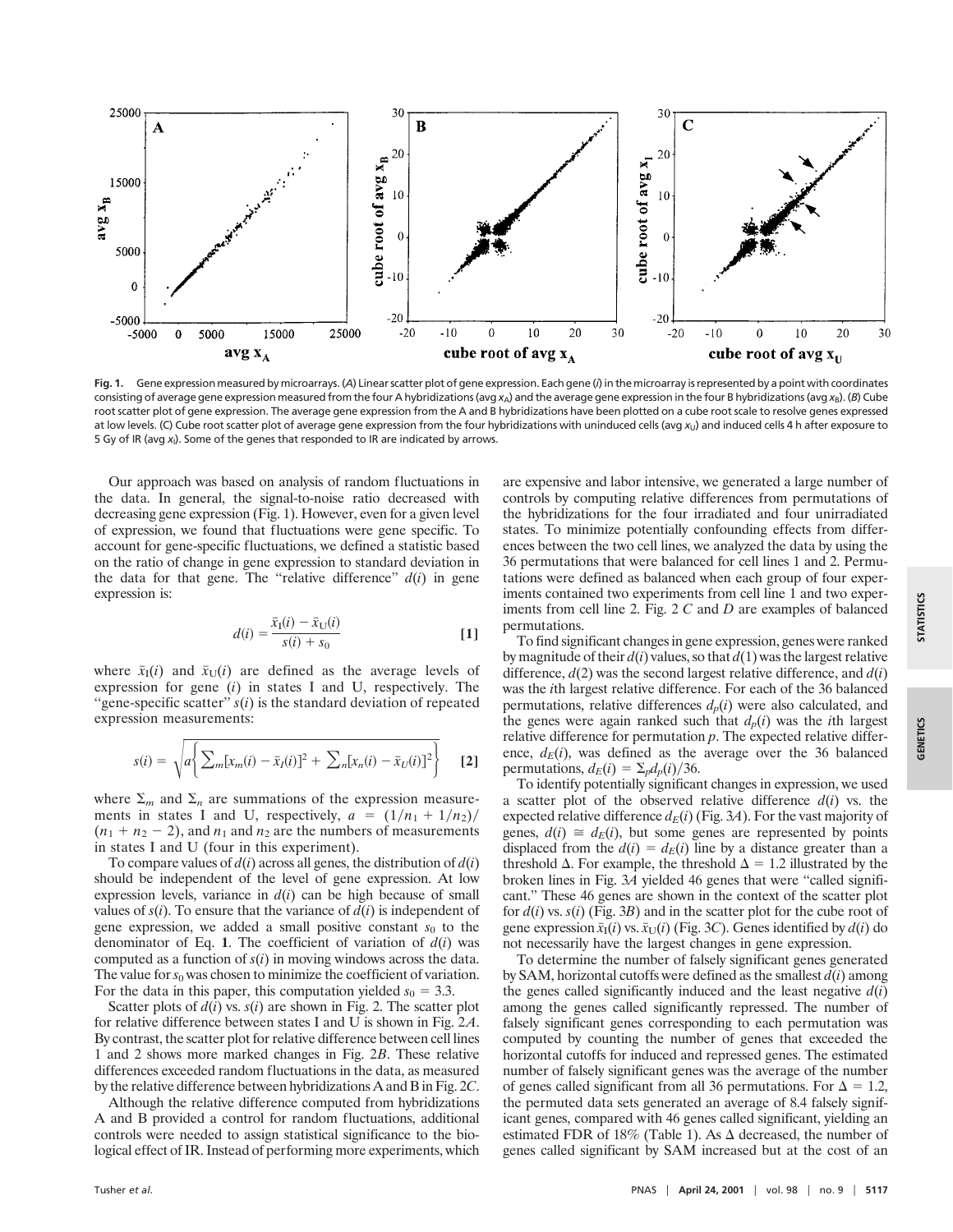

**Fig.2.** Scatter plots of relative difference in gene expression *d*(*i*) vs. genespecific scatter*s*(*i*). The data were partitioned to calculate *d*(*i*), as indicated by the bar codes. The shaded and unshaded entries were used for the first and second terms in the numerator of *d*(*i*) in Eq. **1**. (*A*) Relative difference between irradiated and unirradiated states. The statistic *d*(*i*) was computed from expression measurements partitioned between irradiated and unirradiated cells. (*B*) Relative difference between cell lines 1 and 2. The statistic *d*(*i*) was computed from expression measurements partitioned between cell lines 1 and 2. (*C*) Relative difference between hybridizations A and B. The statistic *d*(*i*) was computed from the permutation in which the expression measurements were partitioned between the equivalent hybridizations A and B. (*D*) Relative difference for a permutation of the data that was balanced between cell lines 1 and 2.

increasing FDR. (Omitting  $s_0$  from Eq. 1 produced higher FDRs of 45, 35, and 28% for  $\Delta = 0.6, 0.9,$  and 1.2.)

Our method for setting thresholds provides asymmetric cutoffs for induced and repressed genes. The alternative is the standard *t* test, which imposes a symmetric horizontal cutoff, with  $d(i) > c$  for induced genes and  $d(i) < -c$  for repressed genes. However, the asymmetric cutoff is preferred because it allows for the possibility that  $d(i)$  for induced and repressed genes may behave differently in some biological experiments.

SAM proved to be superior to conventional methods for analyzing microarrays (Table 1 and Fig. 4*A*). First, SAM was compared with the approach of identifying genes as significantly changed if an *R*-fold change was observed. In this "fold change" method,  $r(i)$  =  $\bar{x}_I(i)/\bar{x}_U(i)$ , and gene (*i*) was called significantly changed if  $r(i) > R$ or  $r(i)$  < 1/R. To permit computation of  $r(i)$  from negative values for gene expression,  $\bar{x}_I(i)$  and  $\bar{x}_U(i)$  were converted to 10 when their values were negative or less than 10. The results of this procedure yielded unacceptably high FDRs of 73–84%.

Another approach attempts to account for uncertainty in the data by identifying genes as significantly changed if an *R*-fold change is observed consistently between paired samples (4). To apply this ''pairwise fold change'' method to our four data sets before IR and four data sets after IR, changes in gene expression were declared significant if 12 of 16 pairings satisfied the criteria  $r(i) > R$  or  $r(i) < 1/R$ . Despite the demand for consistent changes between paired samples, this method yielded FDRs of 60–71%.

To understand why fold-change methods fail, note that the vast majority of genes are expressed at low levels where the signal-tonoise ratio is very low (Fig. 3*C*). Thus, 2-fold changes in gene expression occur at random for a large number of genes. Conversely, for higher levels of expression, smaller changes in gene expression may be real, but these changes are rejected by foldchange methods. The pairwise fold-change method provides modest improvement but remains inferior to SAM.

Of the 46 genes most highly ranked by SAM ( $\Delta = 1.2$ ), 36 increased or decreased at least 1.5-fold ( $R = 1.5$ ). The number of falsely significant genes that met these two criteria was 4.5, corresponding to a FDR of 12% (Table 1). Fas was identified three times as alternately spliced forms, leaving 34 independent genes (Table 2). As an indication of biological validity, 10 of the 34 genes have been reported in the literature as part of the transcriptional response to IR. TNF- $\alpha$  was reported to be induced by other investigators (5) but was repressed here. Quantitative reverse transcription–PCR confirmed this result.



**Fig.3.** Identification of genes with significant changes in expression. (*A*) Scatter plot of the observed relative difference *d*(*i*) versus the expected relative difference  $d_E(i)$ . The solid line indicates the line for  $d(i) = d_E(i)$ , where the observed relative difference is identical to the expected relative difference. The dotted lines are drawn at a distance  $\Delta$  = 1.2 from the solid line. (*B*) Scatter plot of *d*(*i*) vs. s(*i*). (C) Cube root scatter plot of average gene expression in induced and uninduced cells. The cutoffs for 2-fold induction and repression are indicated by the dashed lines. In *A–C*, the 46 potentially significant genes for 1.2 are indicated by the squares.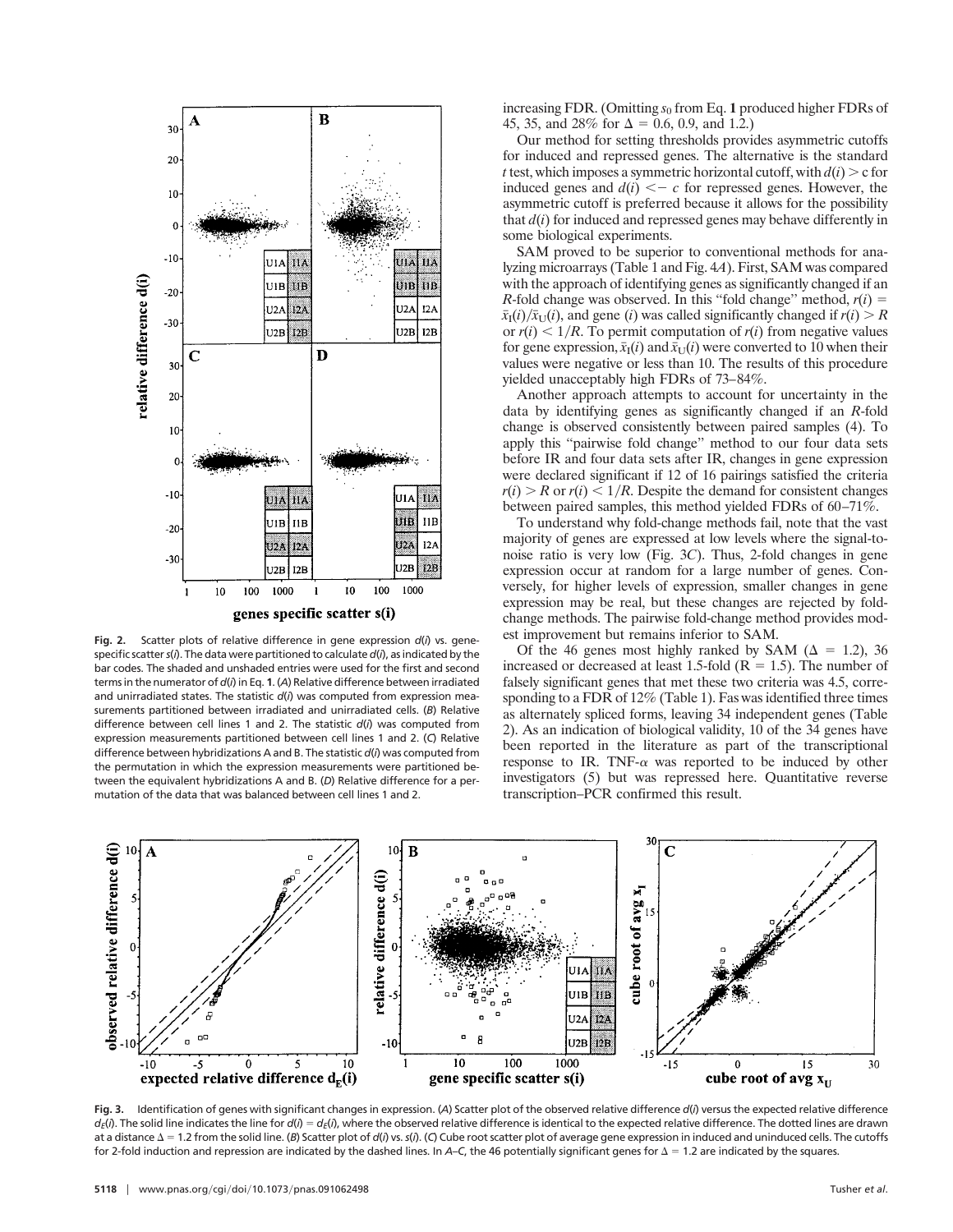|                         | Number falsely | Number called | FDR |  |
|-------------------------|----------------|---------------|-----|--|
| Parameter               | significant    | significant   |     |  |
| SAM                     |                |               |     |  |
| $\Delta = 0.4$          | 134.9          | 288           | 47% |  |
| $\Delta = 0.5$          | 78.1           | 192           | 41% |  |
| $\Delta = 0.6$          | 56.1           | 162           | 35% |  |
| $\Delta = 0.9$          | 19.1           | 80            | 24% |  |
| $\Delta = 1.2$          | 8.4            | 46            | 18% |  |
| $\Delta = 1.2; R = 1.5$ | 4.5            | 34            | 12% |  |
| Fold change             |                |               |     |  |
| $R = 2.0$               | 283.1          | 348           | 81% |  |
| $R = 2.5$               | 137.8          | 169           | 82% |  |
| $R = 3.0$               | 76.8           | 99            | 78% |  |
| $R = 3.5$               | 46.7           | 64            | 73% |  |
| $R = 4.0$               | 29.3           | 35            | 84% |  |
| Pairwise fold change    |                |               |     |  |
| $R = 1.2$               | 245.6          | 355           | 69% |  |
| $R = 1.3$               | 155.4          | 220           | 71% |  |
| $R = 1.5$               | 76.2           | 118           | 65% |  |
| $R = 1.7$               | 44.8           | 70            | 64% |  |
| $R = 2.0$               | 22.8           | 38            | 60% |  |

**Table 1.Comparison of methods for identifying changes in gene expression**

To increase the stringency for calling significant changes in gene expression, parameters for each method ( $\Delta$  and R) were increased, as described in the text. The false discovery rate (FDR) was defined as the percentage of falsely significant genes compared to the genes called significant.

To test the validity of SAM directly, we performed Northern blots for genes that were randomly selected from the 46 and 57 genes most highly ranked by SAM ( $\Delta = 1.2$ ) and the fold-change method (at least 3.6-fold change), respectively. Northern blots showed little correlation with the genes identified by the fold change method (Fig. 4*B*), but strong correlation with the genes identified by SAM (Fig. 4*C*). Indeed, Northern blots contradicted only 1 (maxiK) of 11 genes identified by SAM, consistent with our estimated FDR.

Nineteen of the 34 genes most highly ranked by SAM appear to be involved in the cell cycle. Three are known to be induced in a p53-dependent manner: p21, cyclin G1, and mdm2 (6–8). Six cell cycle genes were repressed: E2-EPF, p55cdc, cyclin B, ckshs2, cdc25, and wee1 (9, 10). Five genes encoding the mitotic machinery were also repressed: PLK-1, MKLP-1, MCAK, C-TAK1, CENP-E (11–13). Three genes involved in cell proliferation were induced or repressed: PTP(CAAX1), LPAP, and c-myc (14–18). Some responses appeared paradoxical. For example, cdc25 phosphatase and wee1 kinase have antagonistic effects on the phosphorylation state of cdc2, but both genes were repressed. Repression of these genes together with the mitotic genes may represent a damage response that dismantles the cell cycle machinery until the cell has repaired the damaged DNA.

Four of the 34 genes play roles in DNA repair, but none are involved in the repair of IR-induced double-strand breaks. Instead, the genes (p48, XPC, gadd45, PCNA) have roles in nucleotide excision repair, a pathway conventionally associated with UVinduced damage (19–22). We confirmed the induction of these genes by Northern blot (23–25). Fornace *et al.* reported defective removal of base damage induced by IR in xeroderma pigmentosum cells (26). Leadon *et al.* reported that a novel DNA repair pathway involving long excision repair patches of at least 150 nucleotides is activated by IR but not UV (27). Our results suggest that this novel pathway might include p48, XPC, gadd45, and PCNA.

Four of the 34 genes play roles in apoptosis (Fas, bbc3, TNF- $\alpha$ , OX40 ligand). The remaining genes may have previously unsuspected roles in the DNA damage response or may be among the estimated set of four falsely detected genes.

The 34 genes most highly ranked by SAM are only a subset of all of the genes that change 1.5-fold with IR. Indeed, we calculated the difference between the number of genes called significant and the number of falsely significant genes for decreasing  $\Delta = 0.3, 0.2,$  and 0.1, and found the differences to be 92, 170, and 184, respectively. Thus, SAM suggests that approximately 180 of the 6,800 genes on the microarray were induced or repressed by 5 Gy IR.

### **Discussion**

SAM is a method for identifying genes on a microarray with statistically significant changes in expression, developed in the



**Fig.4.** Comparison of SAM to conventional methods for analyzing microarrays. (*A*) Falsely significant genes plotted against number of genes called significant. Of the 57 genes most highly ranked by the fold change method, 5 were included among the 46 genes most highly ranked by SAM. Of the 38 genes most highly ranked by the pairwise fold change method, 11 were included among the 46 genes most highly ranked by SAM. These results were consistent with the FDR of SAM compared to the FDRs of the fold change and pairwise fold change methods. (B) Northern blot validation for genes identified by the fold change method. Values of r(i) are plotted for genes chosen at random from the 57 genes most highly ranked by the fold change method. (*C*) Validation for genes identified by SAM. Results are plotted for genes chosen at random from the 46 genes most highly ranked by SAM. Genes analyzed by Northern blot are represented by circles. TNF- $\alpha$  was validated by using a PreDeveloped TaqMan assay (PE Biosystems) and is represented by a square. The straight lines in *B* and *C* indicate the position of exact agreement between Northern blot and microarray results.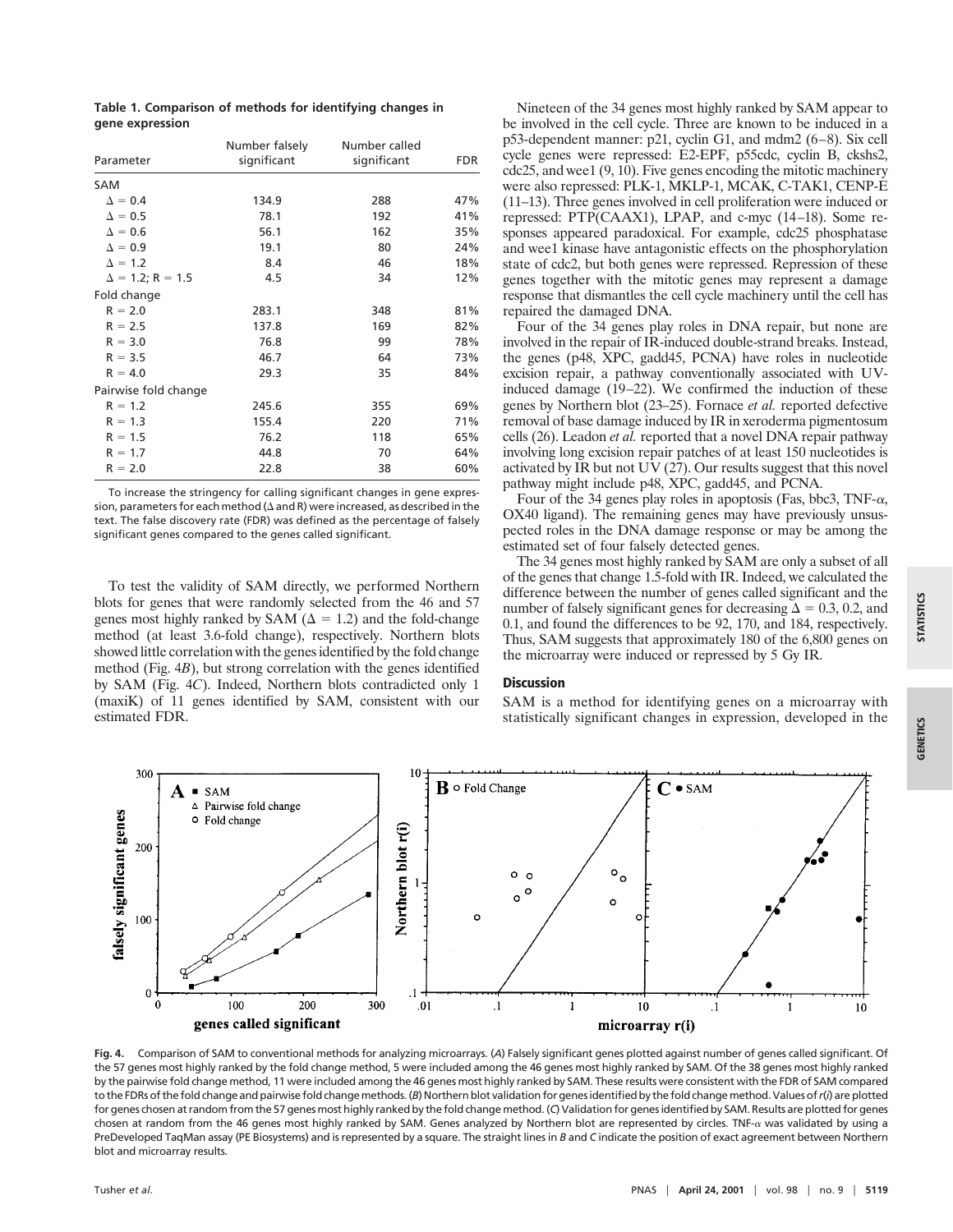| Table 2. Genes with changes in expression called significant by SAM |  |  |  |  |  |  |  |
|---------------------------------------------------------------------|--|--|--|--|--|--|--|
|---------------------------------------------------------------------|--|--|--|--|--|--|--|

| Rank | Accession              | d(i)   | r(i)              | s(i) | $\bar{x}$ <sub>U</sub> ( <i>i</i> ) | $\bar{x}_i(i)$ | Gene*                                                    |
|------|------------------------|--------|-------------------|------|-------------------------------------|----------------|----------------------------------------------------------|
|      | <b>Induced Genes</b>   |        |                   |      |                                     |                |                                                          |
| 1    | U09579+                | 9.2    | 3.4               | 158  | 633                                 | 2119           | p21/cip1; cyclin-dependent kinase inhibitor              |
| 2    | X83490 +               | 7.7    | 2.5               | 26   | 155                                 | 381            | Fas alternate splice deleting exons 3 and 4              |
| 3    | U47621                 | 7.1    | 2.9               | 13   | 61                                  | 178            | No55; nucleolar autoantigen                              |
| 4    | U18300+                | 6.9    | 1.9               | 59   | 448                                 | 869            | p48; gene mutated in xeroderma pigmentosum group E       |
| 5    | U48296                 | 6.7    | 1.6               | 30   | 354                                 | 583            | PTP(CAAX1); protein tyrosine phosphatase                 |
| 6    | X63717+                | 6.6    | 2.2               | 43   | 254                                 | 561            | Fas; member of TNF receptor superfamily                  |
| 7    | D21089                 | 5.5    | 2.4               | 96   | 392                                 | 930            | XPC; gene mutated in xeroderma pigmentosum group C       |
| 8    | U39400                 | 5.4    | 1.7               | 41   | 349                                 | 581            | NOF1; neighbor of FAU                                    |
| 9    | X77794+                | 5.3    | 1.6               | 99   | 964                                 | 1499           | cyclin G1; G2/M phase arrest cyclin                      |
| 10   | M60974 <sup>+</sup>    | 5.1    | 2.5               | 58   | 203                                 | 516            | gadd45; growth arrest and DNA damage inducible protein   |
| 11   | D90224                 | 4.9    | 2.8               | 32   | 96                                  | 270            | OX40 ligand; TNF ligand superfamily member               |
| 12   | U25138                 | 4.9    | 9.0 <sup>†</sup>  | 16   | $-4$                                | 90             | Maxi K; potassium channel beta subunit                   |
| 13   | $J05614 +$             | 4.8    | 1.7               | 352  | 2358                                | 4043           | PCNA; proliferating cell nuclear antigen                 |
| 14   | X83492+                | 4.8    | 1.8               | 17   | 117                                 | 213            | Fas alternate splice deleting exons 4 and 7              |
| 15   | X85116                 | 4.5    | 2.0               | 15   | 83                                  | 163            | EPB72; erythrocyte membrane protein                      |
| 16   | U50136                 | 4.4    | 1.6               | 26   | 231                                 | 359            | LTC4S; leukotriene C4 synthase                           |
| 17   | U82987                 | 4.2    | 33.6              | 161  | $-4$                                | 336            | bbc3; bcl-2 binding component 3                          |
| 18   | M92424+                | 4.0    | 2.8               | 16   | 45                                  | 125            | mdm2; p53 binding protein                                |
|      | <b>Repressed Genes</b> |        |                   |      |                                     |                |                                                          |
| 1    | U01038                 | $-9.8$ | 0.50              | 25   | 551                                 | 275            | PLK-1; polo-like kinase 1                                |
| 2    | M91670                 | $-9.3$ | 0.61              | 25   | 693                                 | 425            | E2-EPF; ubiquitin carrier protein                        |
| 3    | U68233                 | $-9.3$ | 0.48              | 12   | 275                                 | 133            | HRR-1; member of nuclear receptor subfamily 1, group H   |
| 4    | U05340                 | $-6.9$ | 0.39              | 54   | 642                                 | 253            | p55cdc; homolog of yeast cdc20 cell cycle protein        |
| 5    | M25753+                | $-5.8$ | 0.23              | 43   | 345                                 | 78             | cyclin B; cdc2-interacting cyclin                        |
| 6    | X97267                 | $-5.8$ | 0.49              | 69   | 818                                 | 400            | LPAP; lymphocyte phosphatase-associated phosphoprotein   |
| 7    | S78187+                | $-5.5$ | 0.63              | 20   | 357                                 | 224            | cdc25; cdc2 phosphatase                                  |
| 8    | X54942                 | $-5.5$ | 0.52              | 87   | 1026                                | 534            | ckshs2; cdc28 protein kinase 2                           |
| 9    | U63743                 | $-5.0$ | 0.59              | 19   | 265                                 | 158            | MCAK; mitotic centromere-associated kinesin              |
| 10   | D86973                 | $-4.9$ | 0.64              | 16   | 264                                 | 168            | GCN1; general control of amino-acid synthesis 1          |
| 11   | X62048+                | $-4.9$ | 0.44              | 8    | 99                                  | 43             | wee1; cdc2 kinase                                        |
| 12   | M80359                 | $-4.9$ | 0.40 <sup>†</sup> | 6    | 25                                  | $-19$          | C-TAK1; microtubule affinity-regulating kinase 3         |
| 13   | U28386                 | $-4.8$ | 0.58              | 77   | 928                                 | 541            | hSRP1a; receptor for nuclear localization sequences      |
| 14   | X02910                 | $-4.8$ | 0.37              | 20   | 170                                 | 63             | TNF-a; tumor necrosis factor a                           |
| 15   | D31764                 | $-4.7$ | 0.26              | 36   | 247                                 | 64             | hEphB1b; Eph-like receptor tyrosine kinase               |
| 16   | X67155                 | $-4.4$ | 0.30              | 28   | 199                                 | 60             | MKLP-1; mitotic kinesin-like protein 1                   |
| 17   | HG3523                 | $-4.4$ | 0.51              | 40   | 391                                 | 200            | c-Myc, alternate splice 3                                |
| 18   | Z15005                 | $-4.2$ | 0.28 <sup>†</sup> | 10   | 36                                  | $-20$          | CENP-E; centromere protein E, putative kinetochore motor |

\*Gene functions: Black = cell cycle; Dark gray = apoptosis; Light gray = DNA repair.

†Genes previously reported to respond transcriptionally to IR.

<sup>‡</sup>To compute  $r(i) = \bar{x}_i(i)/\bar{x}_U(i)$ , negative levels of expression were reset to a value of 10.

context of an actual biological experiment. SAM was successful in analyzing this experiment as well as several other experiments with oligonucleotide and cDNA microarrays (data not shown).

In the statistics of multiple testing (28–30), the family-wise error rate (FWER) is the probability of at least one false positive over the collection of tests. The Bonferroni method, the most basic method for bounding the FWER, assumes independence of the different tests. An acceptable FWER could be achieved for our microarray data only if the corresponding threshold was set so high that no genes were identified. The step-down correction method of Westfall and Young (29), adapted for microarrays by Dudoit *et al.* (http: www.stat.berkeley.edu/users/terry/zarray/Html/matt.html), allows for dependent tests but still remains too stringent, yielding no genes from our data.

Westfall and Young (29) define "weak control" to be control of the FWER when all of the null hypotheses are true (i.e., when there are no changes in gene expression). ''Strong control'' is control of the FWER when any subset of the null hypotheses is true. Under certain conditions, weak control implies strong control. In fact, the step-down correction method exerts both weak and strong control.

The method of Benjamini and Hochberg (31) assumes independent tests and guarantees an upper bound for the FDR (with both weak and strong control) by a step-up or step-down procedure applied to the individual *P* values. For our data, the *P* value for each gene is calculated from permutations of the eight experiments. Because of the limited number of permutations, the FDR is too ''granular'', and we identified either zero or 300 significant genes, depending on how the *P* value was defined. A similar granular result was obtained for the adaptation to dependent tests by Benjamini *et al.* [*The Control of the False Discovery Rate in Multiple Testing Under Dependency* (Department of Statistics and Operations Research, Tel Aviv University, Tel Aviv). http://www.math.tau.ac.il/ $\sim$ ybenja/].